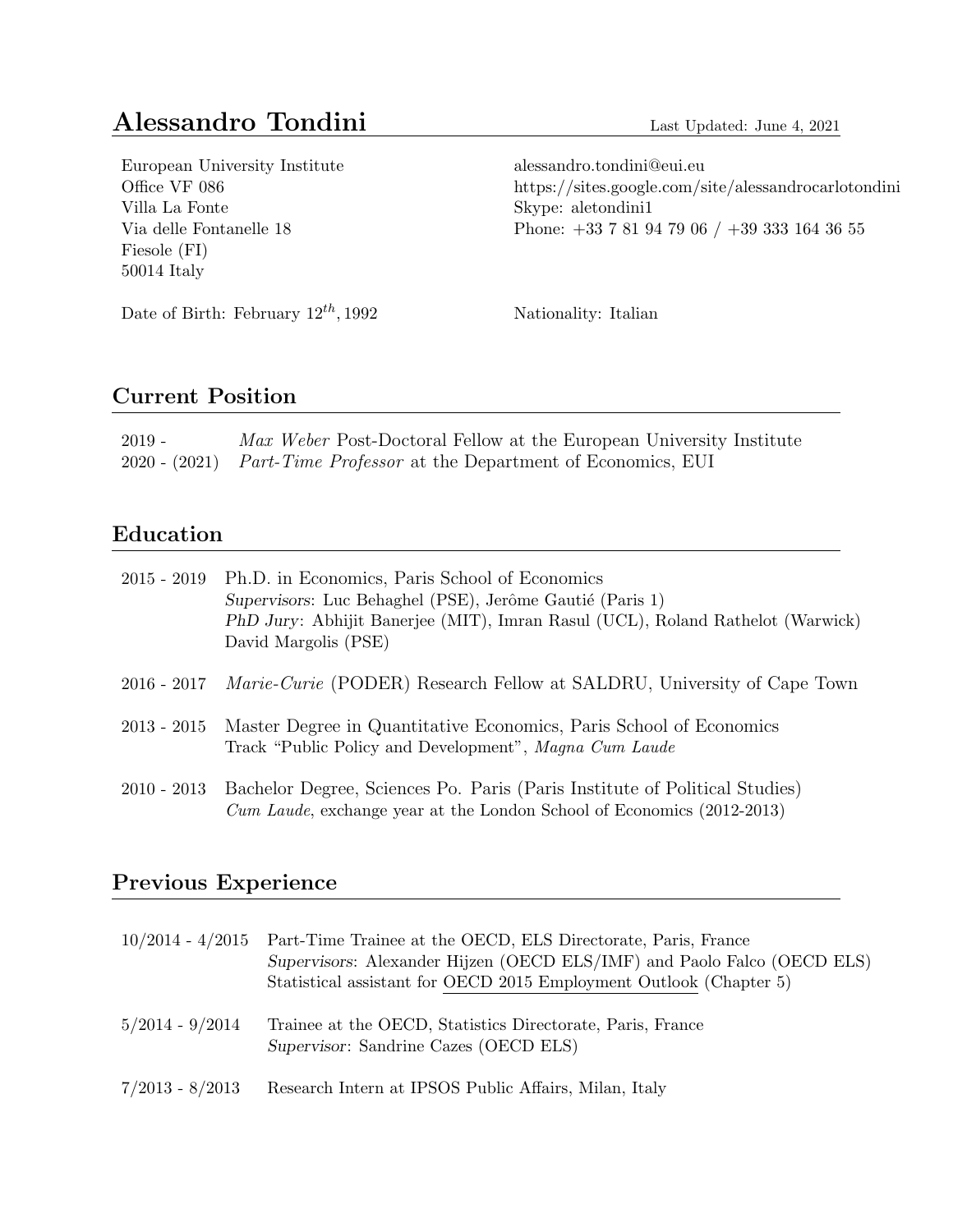## Research

Working Time Regulations, Employment and Productivity, with (with C. Batut (PSE), A. Garnero (OECD)) [Slides Available Upon Request]

Firm-level Effects of Reductions in Working Hours, with (M. Lopes (UCM3)) [WP available Upon Request]

The Lasting Labor Market Effects of Cash Transfers: Evidence from South Africa's Child Support Grant - [\[Latest Version\]](https://sites.google.com/site/alessandrocarlotondini/research)

Large Means-Tested Pensions with Informal Labor Markets: Evidence from South Africa (with P. Dutronc-Postel (PSE)) -  $|\text{Latest Version}|$  [\[WP Version\]](http://www.opensaldru.uct.ac.za/handle/11090/868)  $R\&R$  at Economic Development and Cultural Change

#### Research Dissemination

"Labor Market Reforms : Lessons from Both Sides of the Alps", [Website,](https://www.parisschoolofeconomics.eu/en/news/june-7-workshop-on-labor-market-reforms-lessons-from-both-sides-of-the-alps/) Organizer

"Lavorare Meno, Lavorare Tutti, Sogno o Realtà?" April 16th, 2019, Lavoce.info

["Child Grants Can Help Mothers Get Better Jobs"](https://www.groundup.org.za/article/child-grants-can-help-mothers-get-better-jobs/) March, 2017, Ground Up (also on [The Daily Maverick,](https://www.dailymaverick.co.za/article/2017-03-02-groundup-child-grants-can-help-mothers-get-better-jobs/#.W0SrP9UzZaR) [All Africa,](https://allafrica.com/stories/201703020052.html) [UCT News\)](https://www.news.uct.ac.za/article/-2017-03-02-child-grants-can-help-mothers-get-better-jobs)

## Teaching

Applied Topics in Labor and Development Economics - EUI  $1^{st}$  and  $2^{nd}$  Year PhD Students Principal Instructor, 2021

Econometrics 3 - PSE  $1^{st}$  Year Master Students Teaching Assistant, 2018, 2019, Professor [Philipp Ketz](http://www.parisschoolofeconomics.com/ketz-philipp/index.html)